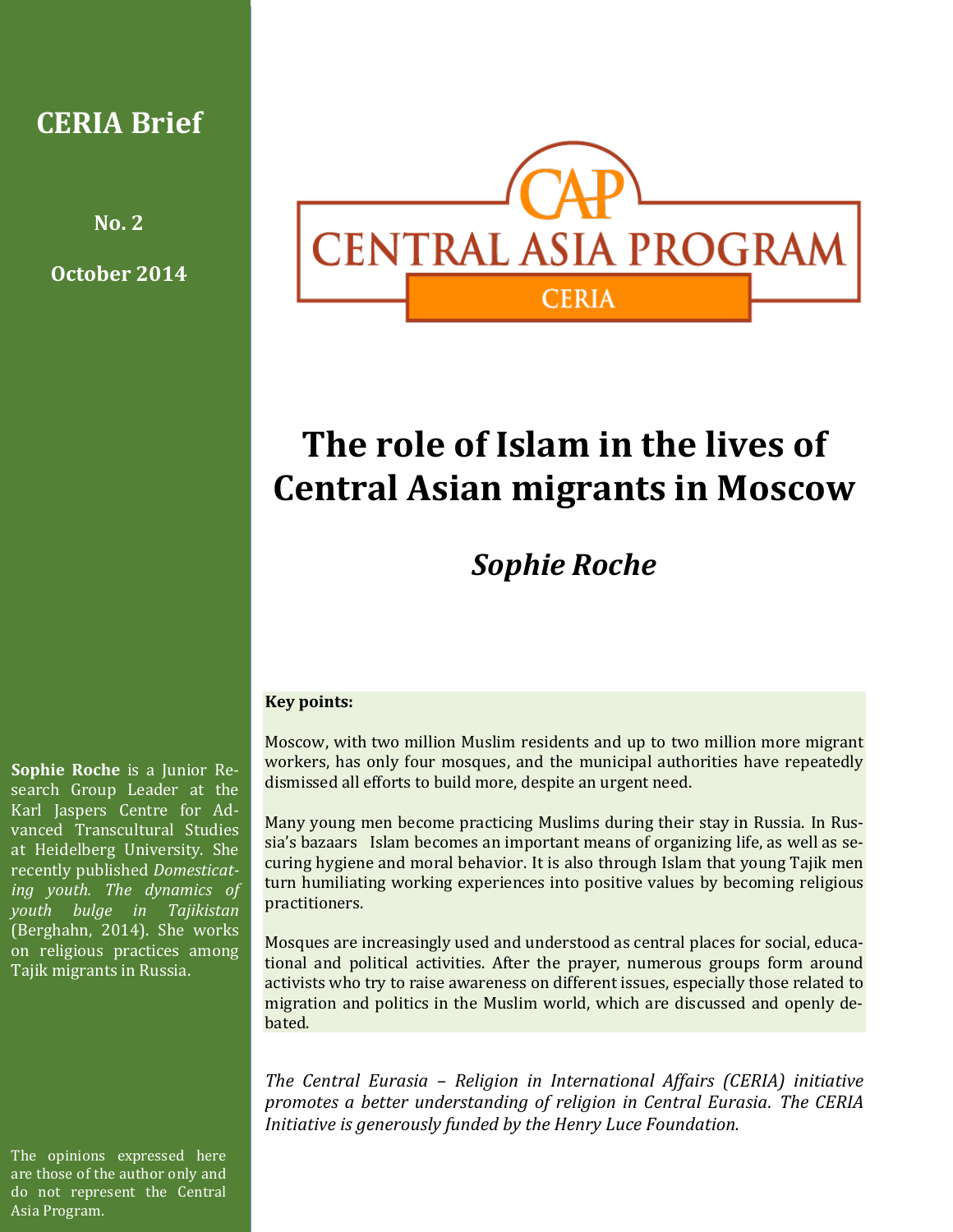Russian politicians regularly emphasize their good relationship with Islam at home, especially with Islam in the Volga-Ural region and with several Muslim-majority countries in the Middle East. However, forms of Muslimness that go beyond this narrowly defined "good" and "Russiafriendly" Islam are treated with suspicion. The North-Caucasian populations, legally citizens of the Russian Federation, are treated more like a foreign element and as a "problem" rather than as a legitimate part of Russian Islam, not to mention Central Asian migrants, who are seen as a highly problematic population.

Within Russia, the very term *Gastarbeiter* (guest worker), used to designate migrants from Central Asia, emphasizes an economic approach to migration rather than a process impacting social and cultural identity, religious belief and practices, in addition to households' micro-economy. As *Gastarbeiter* Central Asian migrants' Muslimness is often seen as endangering the peaceful, homegrown Islam of Russia, and the traditionally friendly relations with the Muslim world.

#### **Migrants and Muslims in Russia**

Russia's Muslim population today is about 20 million, which includes the Muslim populations of the Volga-Ural region as well as of the North Caucasus. With the exception of the Kazakhs, the orientation of Central Asians (both Persianspeakers and Turkic-speakers) towards Russia's north rather than the Islamic south and west is, historically speaking, a new phenomenon that started in the eighteenth century and became more pronounced in the nineteenth century.

During the Soviet period educational migration between Russia and Central Asia was twofold: Central Asian students went to Russia for higher education in secular topics, while Russian Muslims moved south for religious education. For instance, the Grand Mufti of Russia, Ravil Gaynutdin, received his religious training at the Mir-i Arab madrassa in Bukhara, one of the main Islamic centers in the Russian-speaking world and the most honorable place to receive religious education. <sup>1</sup> Even today religious elites in many post-Soviet countries still share a common educational background in Central Asia.

Today's Russia hosts around 6,000 mosques for about 20 million officially self-identified Muslims –migrants excluded. Many of these mosques are headed by Tajik, Chechen, or Tatar *imom qotib* (prayer leaders).<sup>2</sup> But Moscow, with two million Muslim residents and up to two million more migrant workers, has only four mosques, and the municipal authorities have repeatedly dismissed all efforts to build more, despite an urgent need.<sup>3</sup> Moscow's mosques are overcrowded and every Friday several roads around the religious buildings have to be closed during prayer hours. One of the reasons advanced by the municipal authorities for not building mosques is that the majority of their attendants are migrants, not Russian citizens.

Central Asian migrants are often forgotten from the general picture of Islam in Russia, even though they constitute a growing part of the Muslims of Russia. The country received 4.8 million migrants from Central Asia in 2012.<sup>4</sup> They work primarily in the building sector, in small business (e.g., bazaars), and in the public service sector (mostly street sweeping, rubbish). Often at the lower level of the social hierarchy, questions of honor and status are obviously pressing for migrants. Boris Nieswand, in his book on migration and religion among Ghanaian migrants, discusses the status translation that migrants undergo in order to turn humiliation in migration into honor back home. <sup>5</sup> For Tajik migrants, this is not only done through economic success (sending remittances home) but also by appealing to religious values that are independent of economic status.

Interviews with migrants, especially from Tajikistan and Uzbekistan, confirm that many young men become practicing Muslims during their stay in Russia. On the one hand the social context urges them to do so: they often live in humiliating conditions with other men in overcrowded housing while facing hostility from a large majority of Russians. On the other hand, their religious identity becomes a major resource to surpass ethnic boundaries and claim honor and respect from Russians, whom they consider to overconsume alcohol. This religious identity is hence initially formed based on direct contact with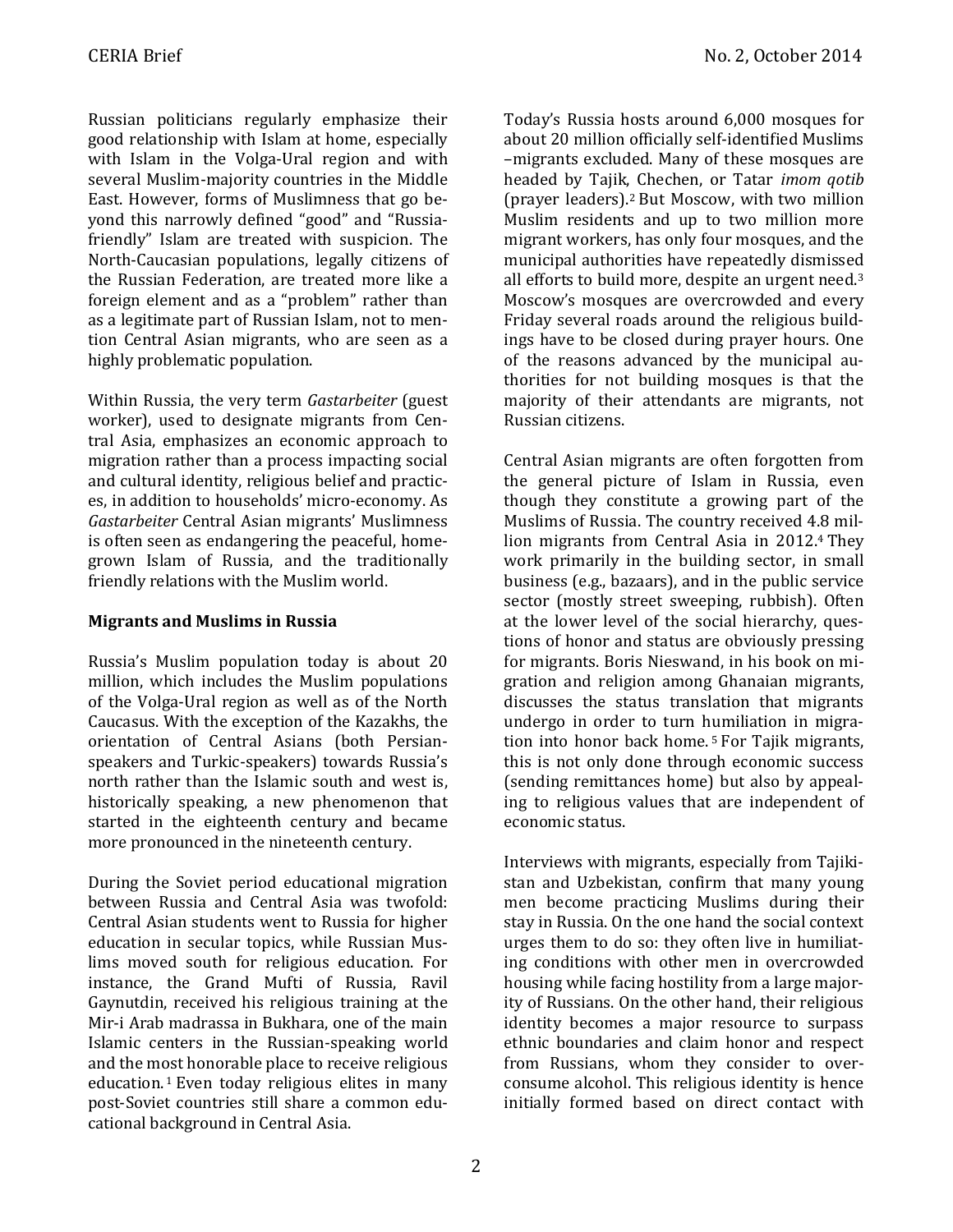other Muslims, second, with Russians, and third, through social media.

In the following section I explore some concrete examples of how migrants shape their view on Islam. I argue that it is the specific context of migration in Russia that pushes Central Asian migrants to see Islam as a moral compass for evaluating relationships and which helps them to constantly adapt to turbulent social, economic, and political situations. For clarity I restrict the ethnographic account to a bazaar in Moscow.

#### **Bazaars as platforms of religious learning**

Bazaars are an integral part of the post-Soviet economy and constantly adapt to the fastchanging business conditions and legal environment. Moscow is surrounded by bazaars in which goods flow in and out of town. Along with the establishment of European-inspired commercial malls (Auchan, Saturn, Media Market, Real, etc.) in the last couple of years the number of bazaars has rapidly decreased, a result also of being discouraged by the city mayor. Since the collapse of the Cherkiz bazaar, which was the largest of its kind until 2010, competition among remaining bazaars has increased. Some had to close temporarily or permanently, some never managed to open while others prospered until they were marginalized by the European-style commercial malls.

Bazaars are micro-states in the sense that they have their own hierarchy, security apparatus, housing, etc. Central Asians are strongly represented at all levels, from OMON units (Mobile Unit for Special Tasks, Russian special-purpose police) down to baggage carriers (*aroba kash*). Some of the bazaars offer accommodation for the *aroba kash* and *brigadirs* (foremen of working brigades), that is, containers for 6 to 12 persons. In these container villages Islam becomes an important means of organizing life, as well as securing hygiene and moral behavior. In other words, Islam organizes social life. Although they do not always pray and even less so together, religious practitioners set the frame for behavior. According to Tajik migrants working as *aroba kash* and living in container villages, many migrants pray regularly, or at least do so during Ramadan. This is also true for brigades working in the construction sector, often headed by a person who himself has completed the *hajj* and works as prayer leader. The rhythm that Islam provides through regular prayer is a way to order everyday life in a context that is typically insecure and disorderly. Migrants constantly risk arrest or deportation by the police, and are aware of their vulnerability vis-à-vis Russian authorities and their fellow citizens who use their dependency to cheat on their wages. To date there has been little political activity from the migrants to resist police practices; instead, Central Asian migrants prefer to contextualize their situation in religious notions of martyrdom.

Accompanied by a young Tajik while visiting a bazaar in Moscow, I was introduced to some of the local "religious authorities". One group consisted of three young Da'vachi men (missionaries), dressed in loose white cloths, and belonging to the *Tablighi Jamaat* movement. They share a shop together and work one third of their time at the bazaar, two thirds being reserved to *da'va* (proselytizing activities) and to their family that remains in Central Asia. At another place a man stands around chatting with some Tajik boys, his trousers put up above the ankles. He is an active Salafi, who rejects any other kind of religious orientation other than the Qur'an, and was trying to convince the boys that there is no such thing as "Tajik Islam" and that Islam is a unified and universal culture. These two groups, the Da'vachi and the Salafis, tend to publicly polemicize with each other during prayers, especially during Ramadan, and are identifiable through the arguments they use in a discussion. Sufis are not visible as such, and they usually do not look for public conversations. No one of Hizb ut-Tahrir was to be found among the Tajiks on the bazaar, the reason being that most members are highly educated and act more on a political level—one can find them in and around mosques.

My informant, who had contact with all these practitioners, spent his leisure time discussing Islam with them. The work schedule at the bazaar allows for longer breaks in which he roams around and goes to meet his friends, all of whom are traders like him and his elder brother. Unlike the streets of Moscow, the bazaar streets are safe for him and have been his world for more than five years. He goes into Moscow almost solely for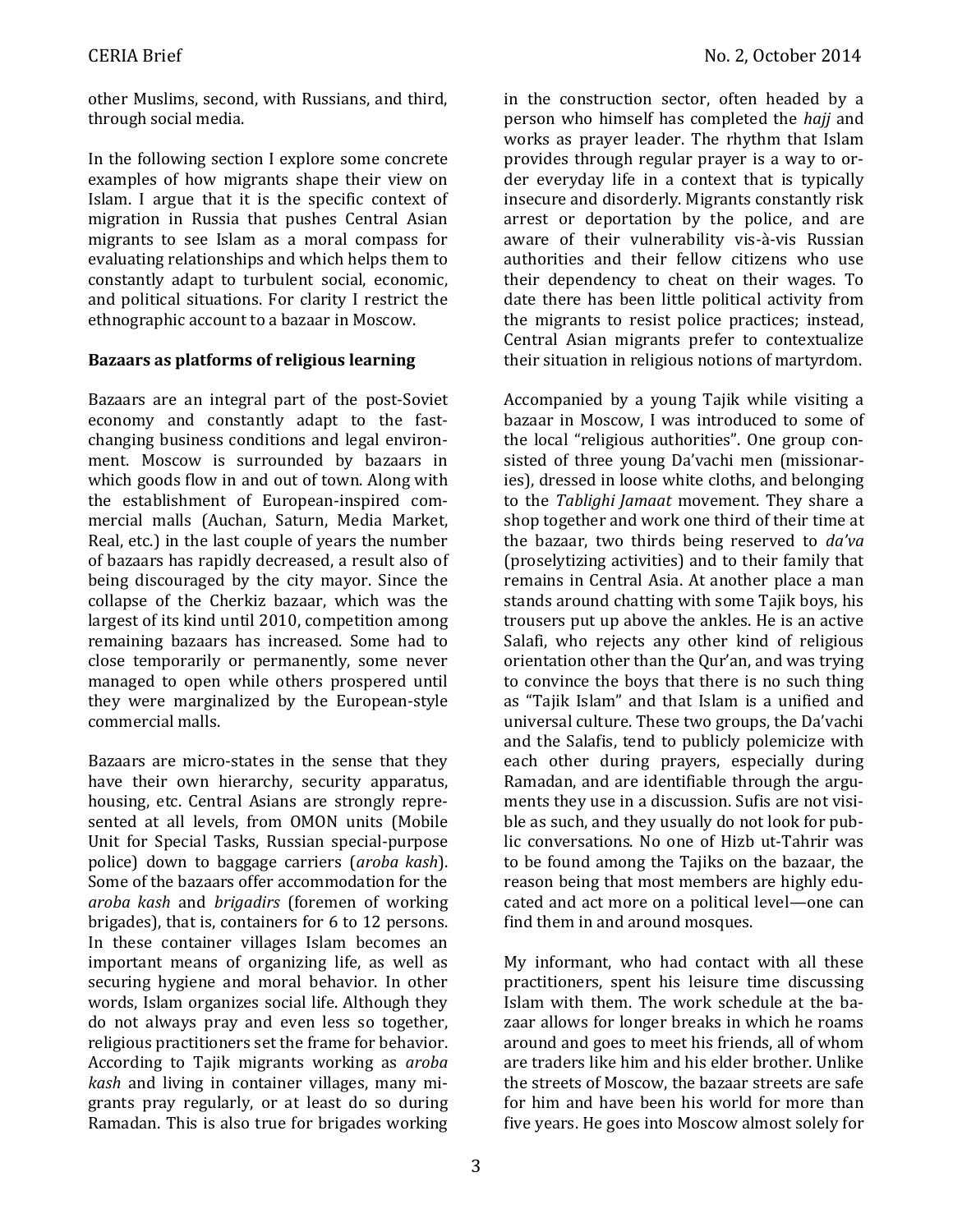administrative reasons, to extend his work permission and registration, and spends the whole day at the bazaar, going back home with his brother to their flat only for prayers, and for the night.

The local religious leaders (as identified as such by the informant)—each with their own point of view—reject Islam as a component of ethnic or national identity. Instead, they favor a discourse saying that Islam is a universal concept that integrates different ethnic groups and provides a safe, just and moral concept for politics and social life all over the world. They consider Russia a good place because of the freedom of belief and the right to proselytize. Though not common, some of them admitted to having a Russian wife along with their Tajik spouse back in Tajikistan. Any ethnic-based criteria were rejected as unfounded, considering that several millions of ethnic Russians are Muslims and conversion is rather successful.<sup>6</sup>

However, while the abovementioned religious leaders back a particular interpretation of Islam, the majority of the young men like my informant maintain their view of Islam as closely linked to Tajik identity. Any question or disagreement among them end in a call or mail to Eshon Nuriddinjon, an influential religious Tajik authority of famous lineage who uses the Internet to communicate with young Tajiks all over the world. His website is consulted by thousands of Tajiks and when he visits Russia his meetings with migrants attract several thousand participants.

The plurality of workers and ethnic backgrounds makes the bazaars in and around Moscow unique microcosms of religious interaction. Economic relationships and dependencies shape much of the daily interactions at the bazaars. However, the religious is very present. It crosses economic hierarchies (a mullah *aroba kash* is treated with great respect by traders for instance), and defines relationships between both genders or among different ethnic groups. It is also through Islam that young Tajik men turn humiliating working experiences into positive values: religious practice increases their status back home, independently from their economic success.

The social and economic world of the bazaar is not defined by religious rules, nor can we speak about any ethnic group being more religious than another. Instead, individuals are constantly and creatively reinterpreting their relationships with others and use Islam as a way of qualifying those relationships. At times this is done to distance themselves from humiliating practices, or to refute economic or social exclusion, while at other times it allows them to connect with people from a different background. Thus, while one can work at a bazaar without engaging in religion at all, many young Central Asian men do come into contact with religious actors at one point or another. Yet it should be mentioned that neither Islam nor ethnic belonging has led migrants from Central Asia to build up larger communities with any sort of political impact.

#### **Islam as a potential political resource**

Generally, Central Asians have not been politically active in defending their rights in Russia. But mosques are increasingly used and understood as central places for social, educational and political activities. After the prayer, numerous groups form around activists who try to raise awareness on different issues, especially those related to migration and politics in the Muslim world, which are discussed and openly debated. These religious groups have thus been crucial in shaping migrants' views and they invite important leaders like Eshon Nuriddinjon or Muhiddin Kabiri, leader of the Islamic Revival Party Tajikistan, to speak to the migrant community. Using the mosque as a key place of meeting, they transport the message that Islam is what connects people both socially and politically. Such meetings are recorded by the participants and soon circulate via mobile phones. Thus, even those who work at bazaars or construction sites and are not able to physically go to such meetings receive the message conveyed.

Relatively few people have organized political education centers like Izzat Aman, whose group met every Sunday—until it was banned. The group of about 15 people discussed new laws in Tajikistan, political practices, and current developments in other Muslim countries. While their discussions did not place Islam at the center of every debate, Islam provided the framework for